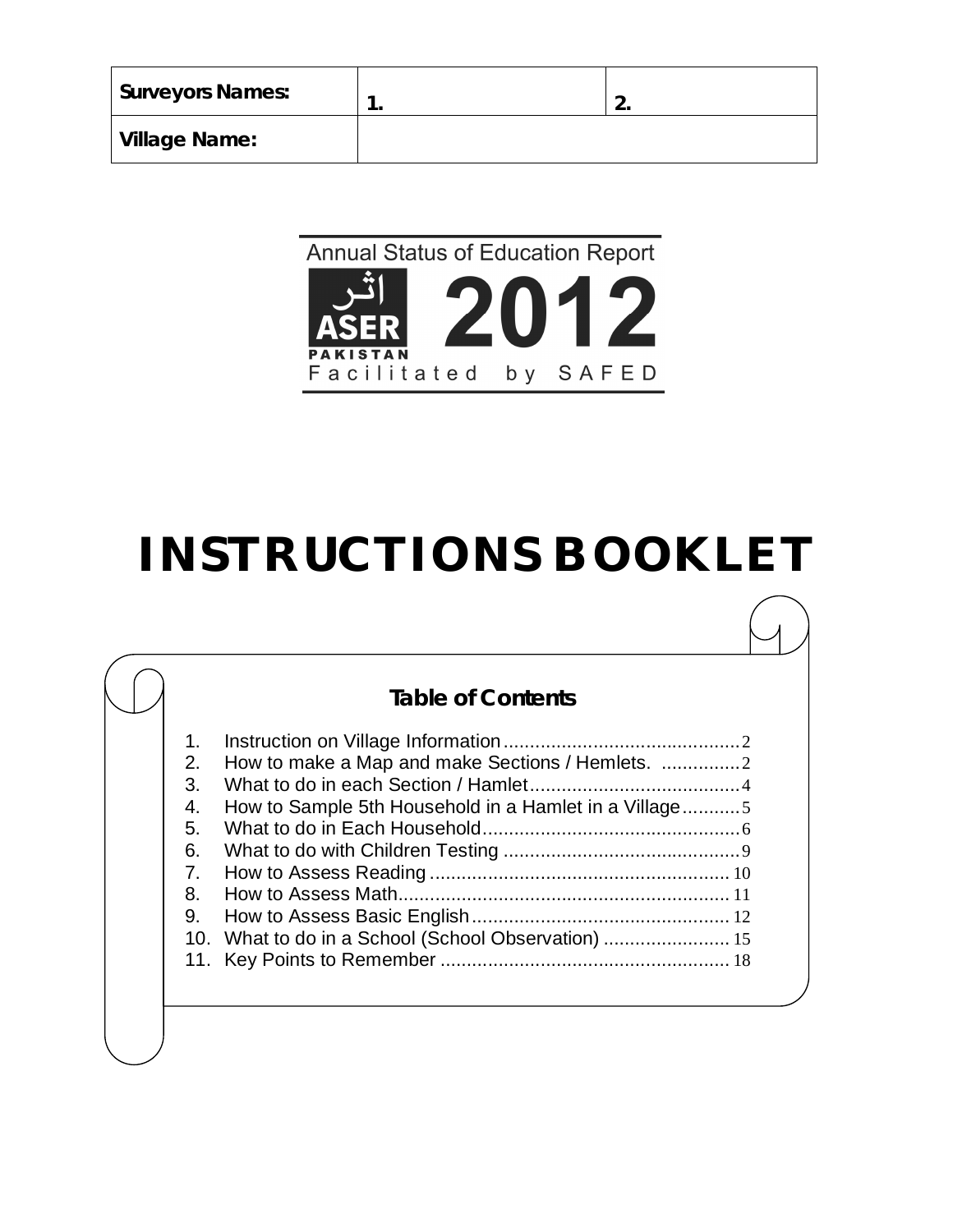

## *WHAT TO DO IN THE VILLAGE*

*A list of villages for each district will be provided to each district team. It is VERY IMPORTANT that the district team visits ALL villages on the list given to them and surveys 20 randomly selected households in each selected village.*

## *TASK 1: HOW TO MAKE A MAP*

 **Contact Village Elder**: Introduce yourself to the Village Elder, Councilor or to other senior members of the Panchayat. As you walk about to reach the Village elder, Panchayat or Councilor, talk to different people and ask about the village. Tell them about ASER. This initial walking and talking may take more than an hour. Get the approximate number of households in the village from the Councilor. Ask if he has a map of the village (usually the patwari has it). However, the map given by the Patwari/Village elder cannot be used as it is – you must go around the village and keep note of important & visible landmarks and setting of the village.

#### **HOW TO INTRODUCE ASER**

It is important that ASER is introduced clearly and simply to the villagers. Following is a suggested way of explaining your purpose of visiting the village and the ASER survey: Our team is doing a survey on quality of education in Pakistan called Annual Status of Education Report. We want to know if the children of age 3-16 are learning anything in the school or outside of it i-e in home. We are conducting this research in 4050 villages and in 135 districts of Pakistan and your village is selected as one of them. We will also go to the government school here and private school if there is one in area to look at their standard. We will select 20 households in your village and ask children to read and do math's sums etc. This way you will also know the standard of education, and as we ask the government, the village should also come together to improve educational standards.

- **Start mapping**: To get to know the village, walk around and start mapping.
	- o **Talk to people:** How many different hamlets/sections are in the village? Where they are located? What is the social composition of the households in each hamlet/section? What is the estimate of households in each hamlet/section? Tell them about ASER.
	- o **Rough map**: It is often helpful to first draw all the roads or paths coming into the village and going out of the village. It helps to first draw a map on the ground so that people around you can see what is being done. Use the help of local people to show the **main landmarks** for example, mosques, river, road, school, bus-stop, baithak, shop etc. Mark the main roads/streets/paths through the village prominently on the map. If you can, mark the directions – north, south, east, and west. Usually surveyor can take a start from the North and from the houses on his/her left hand.
	- o **Final map**: Once everyone agrees that this map is a good representation of the village, and it matches with your experience of having walked around the whole village, then copy it on paper.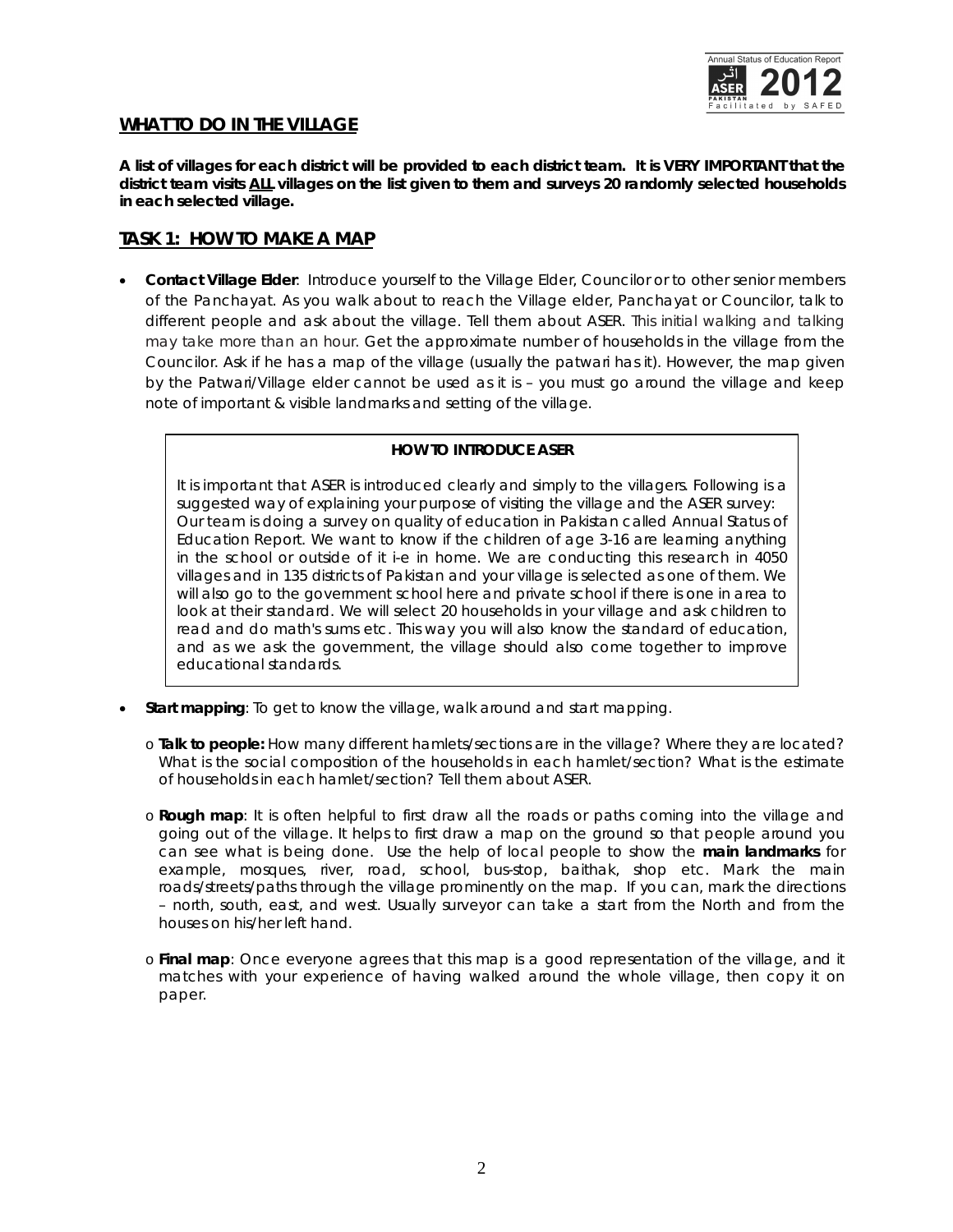

**Marking and numbering sections on the map:** Use the map sheet provided and fills out all the information provided. Do not forget to make legend of the map.

#### **Village with hamlets:**

- If the village has hamlets, then mark the hamlets on the map and indicate the approximate number of households in each hamlet. If the village consists of **more than 4 different hamlets,**  then **make chits with numbers for each hamlet. Randomly pick 4 chits.** On the map, indicate which hamlets were randomly picked for surveying. Don't worry about one hamlet having more houses than the other, we will survey the randomly selected hamlet it has households in it.
	- If there are 4 or less hamlets, then we will go to all of these hamlets. Suppose there are 3 hamlets and one of them is very large (for example has 200 households), we will roughly divide it into two sections and select five households from each section of that 1 hamlet. As for the remaining 2 hamlets, 5 households from each will be selected for the survey.

## **Village with continuous habitation:**

If the village is one continuous habitation then **divide the entire village in 4 sections.**

For each section, **note the estimated number of households.** Verify all the information on the map with people in the village as you walk around.

.



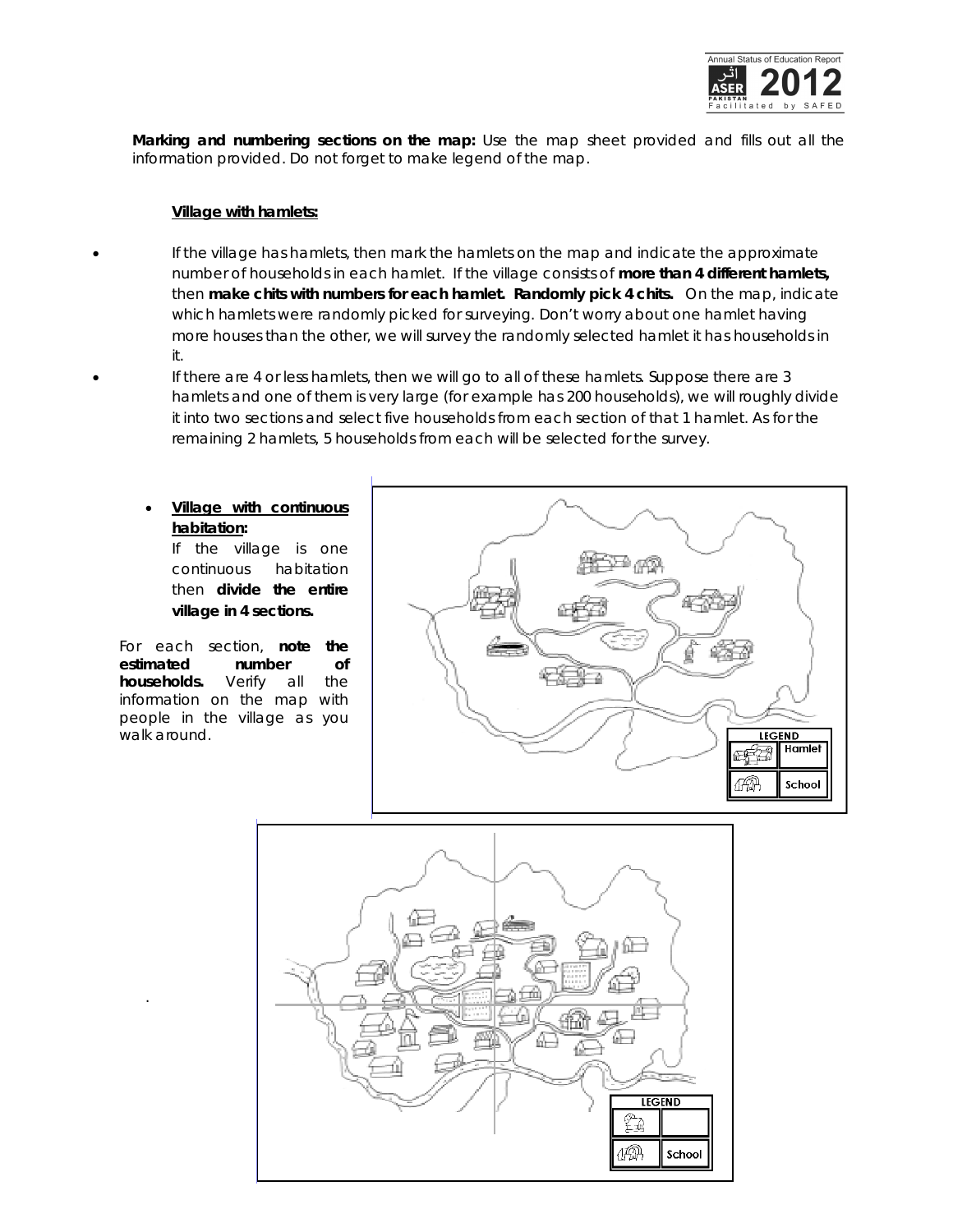

## *TASK 2: HOW TO SAMPLE HOUSEHOLDS*

- $\bullet$  In the entire village, information will be collected for 20 randomly selected households.
- Go to each hamlet/section. Try to find the central point in that habitation. Stand facing the houses in the center of the habitation. Visit every  $5<sup>th</sup>$  house from the left-hand side in the habitation (e.g. 5th house, 10th house, 15th house, etc). Get information about the household and children following instructions in the next section.
	- o **House Closed:** If the selected house is closed or if there is nobody at home, note that down on your compilation sheet as **"House Closed"**. **This household DOES NOT count as a surveyed household.** Move to the next/adjacent open house. Continue until you have 5 households in each hamlet/section in which there were inhabitants.
	- o **No Response:** If a household refuses to participate, note that down on your compilation sheet as **"No Response".** However, as above, **this household DOES NOT count as a surveyed household.** Move on to the next house. Continue until you have 5 households in each hamlet/section in which not only were the inhabitants present, but they also participated in the survey**.**
	- o **No Children:** If there are no children or no children in the age group 3–16 in a household but there are inhabitants, **INCLUDE THAT HOUSEHOLD**. Take all the relevant information like the household number, name of the family head, age and education related information of the mothers, if any. **Such a household WILL COUNT as one of the 5 surveyed households in each hamlet/section.**
- **Stop** after you have completed **5 households in each hamlet/section**. If you have reached the end of the section before 5 households are sampled, **go around again** using the same every 5th household on the left-hand side rule. If a surveyed household gets selected again, then go to the next household. Continue the survey till you have 5 households in the section.
- Now move to the next selected hamlet/quadrant. Follow the same process.
- Make sure that you go to households **ONLY WHEN** children are likely to be at home. This means that the day of survey should be a **Sunday or holiday**.
- If every house is turning out to be a No Response house, think about your team and strategy. It may be because there are two male members going to the houses hence refused permission.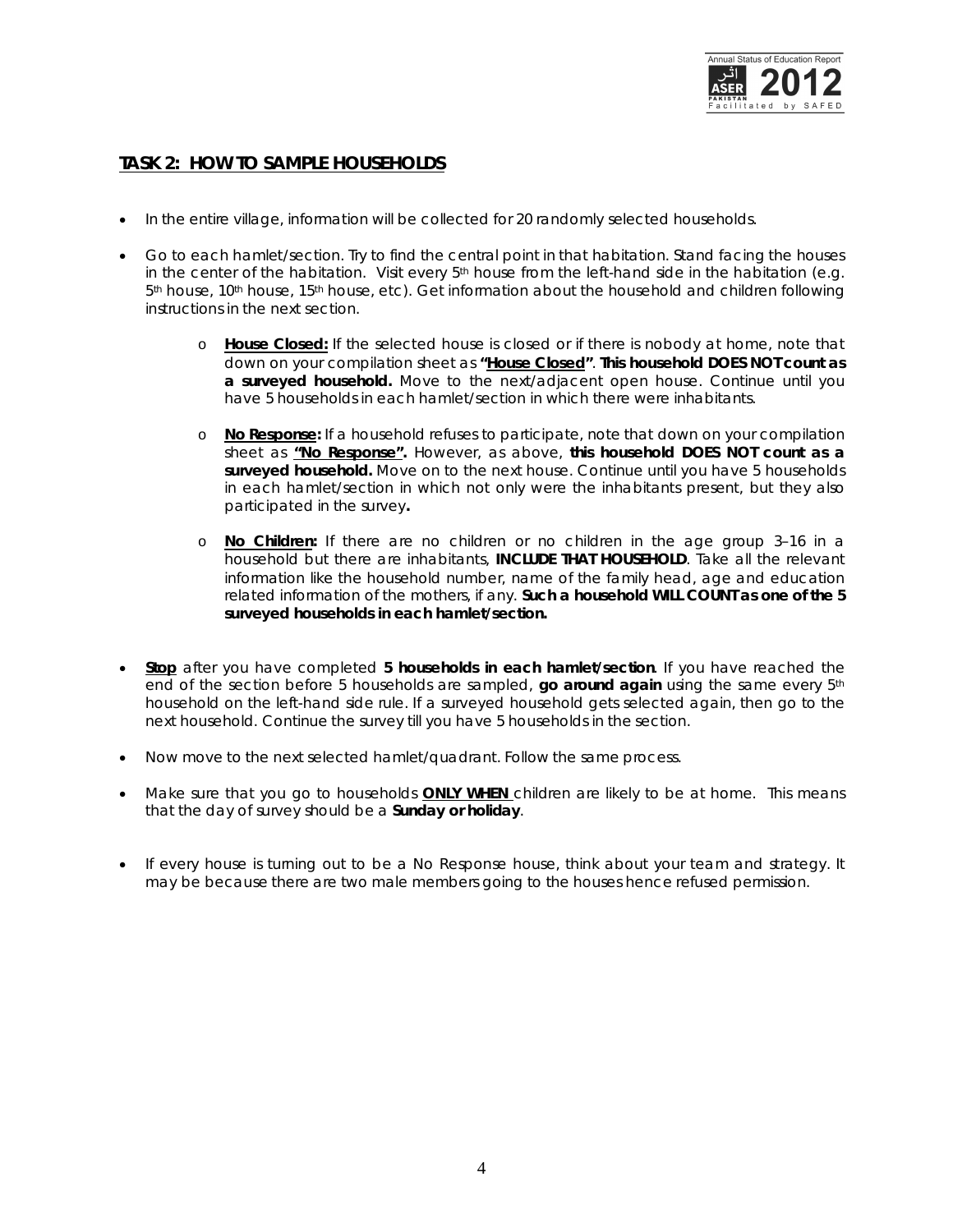



## **Instructions :**

**1.** Find central point in a hamlet. Stand facing the dwellings.

**2.** Survey every **5th HH** (household) occurring on the **Left Hand Side**.

**3.** In case of a locked HH or if there is nobody at home, note that down as '**House Closed**' and move to the next open house.

**4.** If a HH refuses to participate, note that down as '**No Response**' and move to the next HH.

**5.** If there are no children or no children in the age group of 3 to 16 in a HH but there are inhabitants, include that HH.

**6.** If you reach the end of the hamlet before five (5) HHs are sampled, go around again using the "every 5th HH rule".



In the 5th HH ask how many 'chulhas/kitchens' are there? If there are more than 1, then randomly select any one of the 'chulhas/kitchens'. After completing survey in this house proceed to the next 5th HH.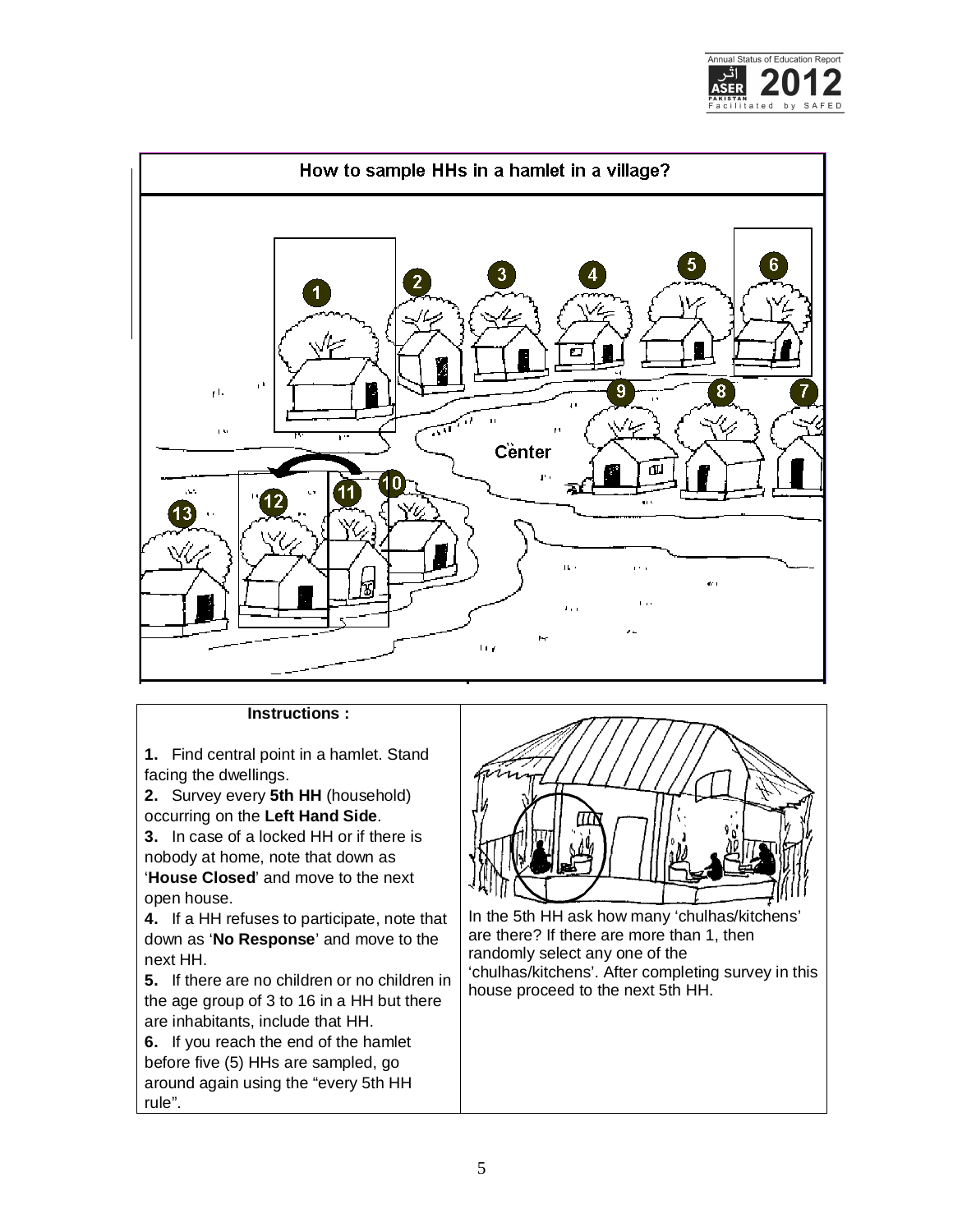

## **TASK 3: WHAT TO DO IN EACH HOUSEHOLD**

#### **General Information for Volunteers**

 **Multiple kitchens**: Ask how many kitchens or 'chulhas' are there. If there is more than one kitchen, then **randomly select any one of the kitchens** in that household. After completing survey in this house, proceed to the next  $5<sup>th</sup>$  house. (House in this case refers to every 'door or entrance to the house'). In this selected household, ask about all children in the age group 3 to 16 who eat from the same kitchen (i.e. for the number of family members for whom food is cooked and eaten together. They may be using the same kitchen or stove but preparing food separately for families.).

**IN EACH SAMPLED Household**: We will note information about all the children (3-16 years) who live in the household on a regular basis.

 **Children 3 to 5:** On the Household sheet, note down child's name, age, whether they are attending Katchi or any kind of pre-school center. **WE WILL NOT TEST CHILDREN who are not 5 YEARS OLD YET**. It means that we will not be testing any child who is between 3 and 5 years old (even if s/he is 4 yrs and 11 months old, we will NOT TEST him/her. If the child is not going to any Katchi /pre-school, etc., note it down under the "Never Enrolled" Educational Status section.

 **Children 5 to 16**: On the Household sheet, note down child's name, age and all other details. **ALL CHILDREN IN THIS AGE GROUP (5-16) WILL BE TESTED for Reading, Arithmetic and English Language**. We know that younger children will not be able to read much or do sums but still follow the same process for all children so as to keep the process uniform. Ensure that the child is comfortable before and during the test and that sufficient time is given to each child.

#### *We will test children age 5 and above even if they are studying in Katchi/Pre-primary or Pre-school.*

#### **OTHER THINGS TO REMEMBER:**

- o **Non-Resident Children**: Do not survey children who are visiting their relatives and friends in the sampled village. These children **may be tested** if the family or children insist but make sure they are **not recorded** in the household sheet. Ask members of the household as well as neighbors about who all live in the household on a regular basis.
- o **Older Children**: Often older girls and boys (in the age group 11 to 16) may not be thought of as children. Be sensitive to this issue and therefore avoid using words like "children". Probe about who all live in the household to make sure that nobody that is in our age group gets left out. Further, often such children are busy working in the household or in the fields. Ask family members to call them so that you can speak to them directly. If they do not come immediately, **mark that household and revisit** it once you are done surveying the other households.
- o **Mothers under or of 16 years of age**: Often in villages, you can come across mothers who are below or 16 yrs of age. They will be **TESTED** for Reading, Mathematics and English Language as they fall under the survey age group. You will also collect information on them as mothers (i.e. if they have a child age 3 or above). However, **they MUST BE TESTED and RECORDED in their household sheet as well.**

Many children may come up to you and want to be included out of curiosity. Do not discourage children who want to be tested. You can interact with them. But concentrate on the fact that data must be noted down **ONLY** for children from households that have been randomly selected.

#### REMEMBER TO THANK PEOPLE AFTER YOU FINISH SURVEYING THE HOUSHEOLD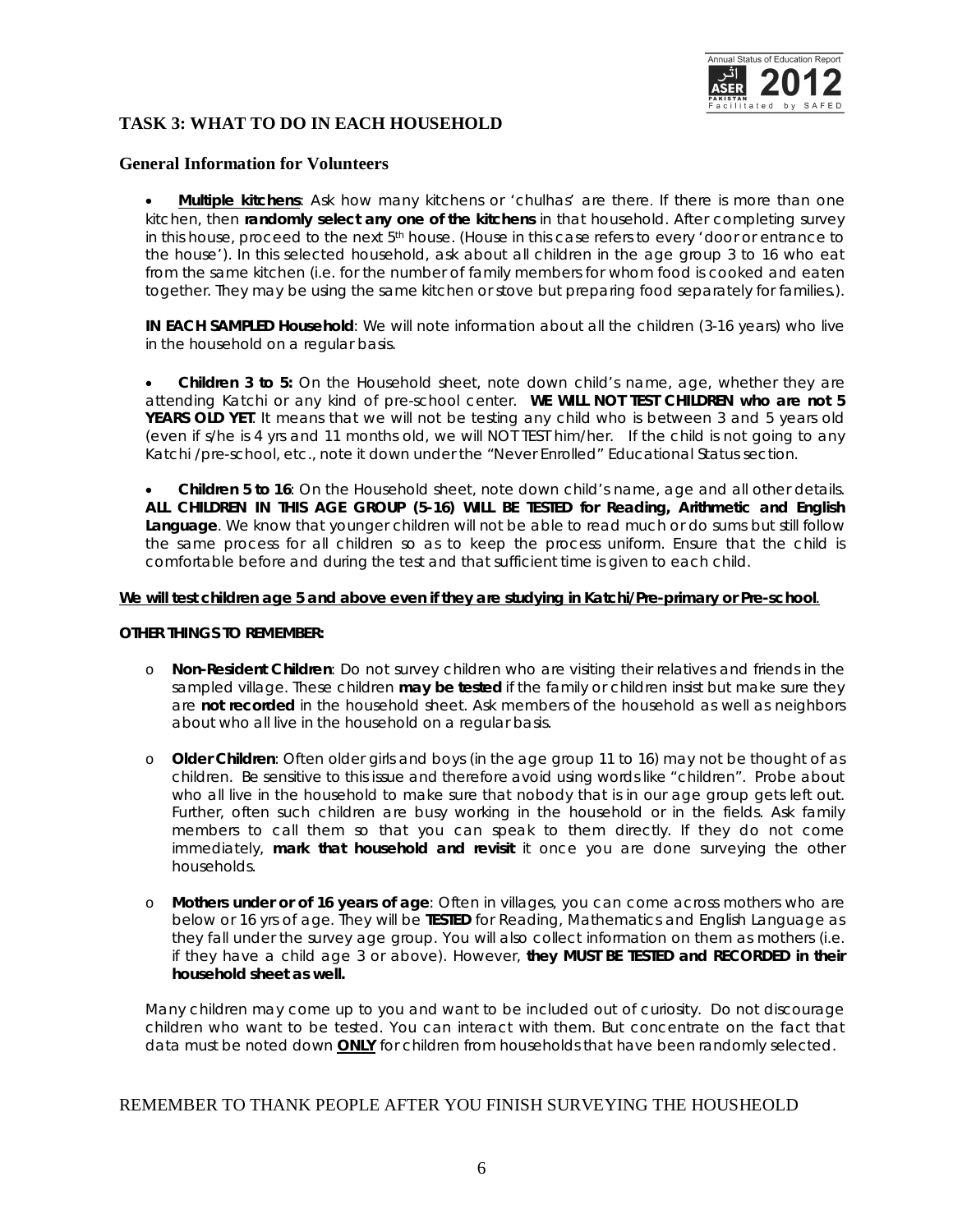

## *Household Survey Sheet*

- **Household ID:** Write the Household number ( e.g. 1, 2, 3,……..20)
- **Name of Family:** write down the name of **Family head.** This could be the head of the specific family that you will select for the survey or the person who is considered to be OVERALL head of the joint family**.**
- **Total HH Members with the Same Kitchen:** Write down the **number of male and female members**  eating from the same kitchen. This includes children also. .
- **Information about the Survey:** write down the Date, Day, Start Time, and the names of the Surveyors. Fill out the village locality information such as, village, Union Council, Tehsil / Taluka, District, Province. Don't forget to put the end time when you have completed collecting information from one household.

## **I) CHILD'S INFORMATION**

- **Mothers name;** write down the name of mother whose **child/children you will be testing first.**
- **Name of Child:** Write down the name of child age 3-16 years, regularly living in the household.
- **Age:** Write down the age of child ( Only aged 3-16 years old)
- **Gender:** Write down the gender of the child (M for male child and F for female child)

#### **Educational Status (3-16 years)**

- **Never Enrolled:** Tick the Box if the child has never ever registered in any schoo**l.**
- **Dropped Out:** Tick the Box if the child has stopped going to school without completing his/her schooling/education.
- **Currently Enrolled:** Tick the Box if the child is currently going to school.

#### **Drop outs**

- **If dropped out, studied up to which class:** if the child is dropped out from school, write down the highest class the child has completed/ passed. Don't write the class that s/he has last attended.
- **Dropout Year:** write down year in which the child was dropped out of school.

#### **Current Schooling Status**

- **Current Class/ Grade:** Write down the class in which child is enrolled at the time of survey.
- **Institution Type:** Tick the relevant school type. Whether the child is going to Govt. School, Private School, Madrassah, NFE (Non Formal Education School), or any other type of school. Madrassah does not refer to the Quran lessons that the child may be taking in a nearby mosque. By Madrassah, we mean the institution that the child would be attending like a day school or is living there for his/her studies.
- **Medium of Instruction** Ask children about their official medium of instruction in the school for example English, Urdu, Sindhi or Pashto medium and record accordingly in the survey sheet.
- **Does the Child go to the Surveyed School**? Tick the Relevant Box, whether child goes to the surveyed school or not.

Although you will be making the school observation on Monday and doing the household survey on Sunday, information on schools existing in the village will be collected during mapping exercise. Therefore, make a decision about which school you will survey (both government and private school) and ask the children if they are going to any of those schools.

**Tuition:** Tick the Relevant box, whether child is taking the **PAID** tuition or not. We will not consider it a tuition if the child is sent to his/her uncle or school teacher in the evening without any money paid to them. If the child is currently taking tuition then, write down the amount of money they are paying in Pakistani rupees.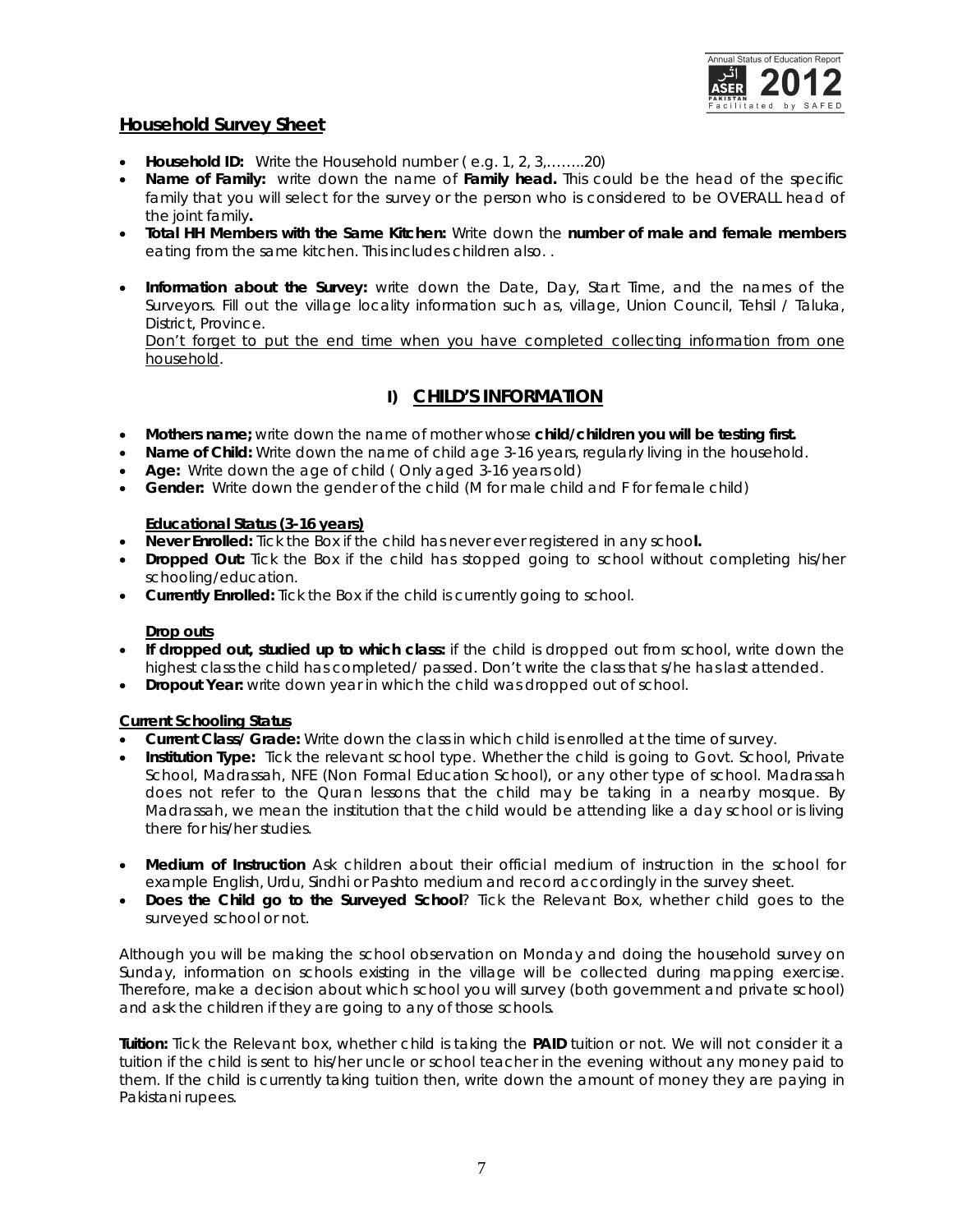

## *TASK 4: WHAT TO DO WITH CHILDREN: TESTING*

#### **IT IS IMPORTANT TO BE IN THE RIGHT FRAME OF MIND WHEN ASSESSING CHILDREN. REMEMBER WE ARE NOT GOING TO THE VILLAGE TO "TEST" CHILDREN OR TO BE EVALUATORS. WE ARE GOING TO FIND OUT WHAT CHILDREN CAN DO COMFORTABLY IN TERMS OF READING AND ARITHMETIC.**

Given this objective, it is essential that children are relaxed and not worried about how they are going to perform. A friendly chat with the child prior to testing always helps to make friends and create a more relaxed atmosphere.

Often family members and neighbors gather together to watch how the child is performing. This could potentially create tension for the child. The ASER team should make sure that the child is not getting pressurized, this can be done by speaking in a friendly way to children and also to those who are watching. One member of the team can talk to the others, while the other member of the team works with the child. Make sure you tell the family and all the elders around that you are trying to find out about quality of education, it is NOT about examining their child and HOW his/her learning can be improved through improving schools and pressurizing government to do better.

#### **Encourage the child at whatever s/he is attempting to do in the test. Give the child ample time to read, solve and to think. Be patient.**

Our attempt in the ASER survey is to establish the **HIGHEST** level at which the child can do different tasks (reading and arithmetic) **comfortably**. You may need to take a child through the series of tasks until you can decide where he or she is really at. Practice and familiarity with a task improves the child's performance.

For example: The child first starts with trying to read the easy paragraph. You find that she is reading very slowly and haltingly. Ask her to read words from the words list. See if she is able to read words easily. If not take her to the list of letters. If she is able to read letters with ease, bring her back to the words. If she can read the words comfortably, then bring her back to the original paragraph. It is very possible that now she can read the paragraph much more easily than she was doing before. Familiarity and practice has improved her performance. Allow a child to read or re-read the text 2-3 times. Use similar strategy for arithmetic tasks as well. For English Language test, since you are starting with alphabets, just give him/her more time and encourage them to try again.

**What is a mistake and what is not**: As you listen to children read, you may hear the following. Here are some examples from Urdu:

- "lagay" is read as "laga" or "chahiyay" is read as "chahta" or "hai" is read as "tha" etc. There may be variations in children's reading due to local pronunciation or usage. Do **NOT** consider this a "mistake".
- A word may be replaced with another word of the same meaning while reading. For example: the text says "barsaat ka mausam" but the child reads it as "barsaat ka waqt". Do **NOT** consider this a mistake.

Usually if a child is told to read again carefully, she will read again and in most situations will not make these mistakes.

Here too, if a child is told to read again carefully – either she reads correctly or she continues to make the same mistake. Despite reading the same text several times, repeatedly reading a word wrong or not reading it at all, **have to be** treated as "mistakes" (as described immediately above) and means the child is having difficulty in reading that level. In a paragraph, if a child makes **3 or more** 

**"mistakes"** of this type then he cannot be considered a "para" child. The same goes for the reading of a story.

- **MAKE SURE THAT WHEN WE LISTEN TO CHILDREN READ OR DO ARITHMETIC WE ARE NOT SIMPLY LOOKING TO CATCH MISTAKES.**
- **APPRECIATE AND UNDERSTAND THE ATTEMPT THAT THE CHILD IS MAKING.**
- **EVEN IF THE CHILD IS WRONG, DO NOT MARK THE MISTAKES IN FRONT OF HIM/HER. DO it immediately after you finish testing.**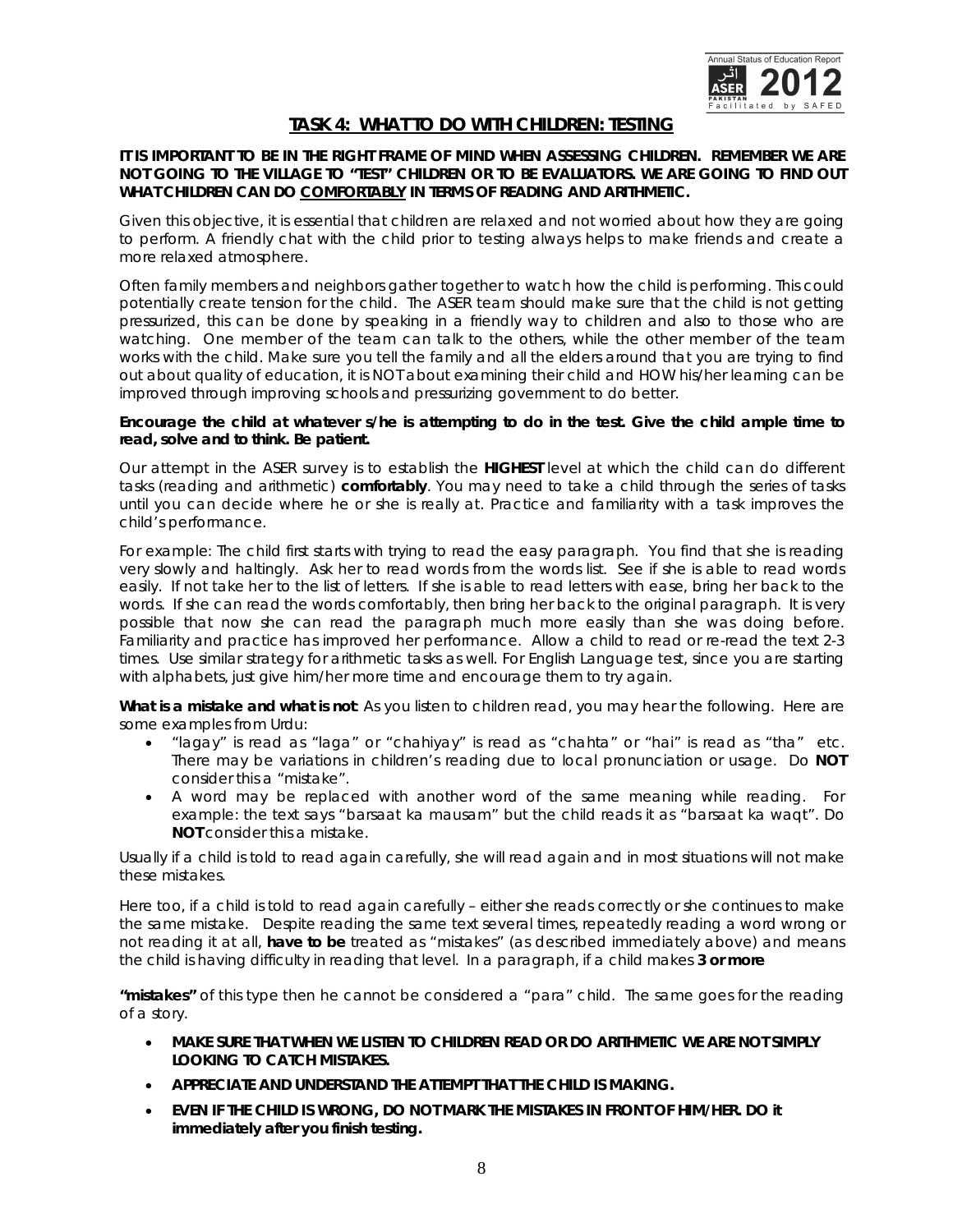

## **Basic Learning Levels (Ages 5-16)**

**Reading** Tick the Relevant Box, the highest level of learning (e.g. Beginner/Nothing, Letter, Words, Sentences, Story), the child achieves during the reading Test. REMEMBER TO USE BOTH SAMPLES OF TOOLS GIVEN to you. Those who are able to read story should be tested for bonus question 1 and bonus question 2.

| Child's reading<br>level                      | How to test and what criteria to use for categorizing children                                                                                                                                                                                                                                                                                                                                                                |
|-----------------------------------------------|-------------------------------------------------------------------------------------------------------------------------------------------------------------------------------------------------------------------------------------------------------------------------------------------------------------------------------------------------------------------------------------------------------------------------------|
| <b>Bonus Questions</b>                        | Those children who can easily read story should be tested for bonus question 1 and<br>bonus question 2. This assess students for their comprehension skills.                                                                                                                                                                                                                                                                  |
| <b>Story reading</b><br>(Class 2 level text)  | If the child reads the story fluently, with ease and speed, mark her as a "story level"<br>child (or a child who can read Std 2 level text).                                                                                                                                                                                                                                                                                  |
| <b>Easy Sentences</b><br>(Class 1 level text) | Ask the child to read any easy Sentences.<br>Listen carefully when the child reads.                                                                                                                                                                                                                                                                                                                                           |
| <b>Start here</b>                             | The child may read slowly. She may stop frequently. But as long as she is reading the<br>text like she is reading a sentence rather than a STRING OF WORDS, categorize her as<br>a "Sentence level" child (or a child who can read Std 1 level text).                                                                                                                                                                         |
|                                               | Once you have decided that this child is a "sentence" level child, ask the child to<br>read the story.                                                                                                                                                                                                                                                                                                                        |
|                                               | If a child is reading very slowly and stops between words for a long time, or if she is<br>reading the text like it is one word after another, and therefore not reading the text<br>like she is reading a sentence, then she is not a "Sentence level" child. Then you<br>should take the child one level lower and ask her to read words.                                                                                   |
| Words                                         | Ask the child to read any 5 words from the word list. Let the child choose the words<br>herself. If s/he does not choose, then point out the words to him/her. If s/he can<br>correctly read at least 4 out of the 5 words with ease, then ask her to try to read the<br>easy paragraph again. She will be marked as a "word level" child if she can<br>correctly read words but is still struggling with the easy paragraph. |
| (Set of easy words)                           | If she cannot correctly read at least 4 out of 5 words she chooses, then show her the<br>list of letters.                                                                                                                                                                                                                                                                                                                     |
|                                               | Don't let the child read MORE than FIVE words because it will be difficult for you to<br>select which 4 or 5 words are to be marked correct.                                                                                                                                                                                                                                                                                  |
| Letter<br>(Set of common<br>letters)          | Ask the child to read any 5 letters from the letters list. Let the child choose the letters<br>herself. If she does not choose, then point out letters to her. If she can correctly<br>recognize at least 4 out of 5 letters with ease, then show her the list of words again.<br>She will be marked as a "letter level" child if she can read 4 out of 5 letters but<br>cannot read words.                                   |
|                                               | ONLY ask the child to <b>READ ANY FIVE</b> . Please remember that choice should be given<br>to child.                                                                                                                                                                                                                                                                                                                         |
| <b>Beginner/Nothing</b>                       | Child cannot recognize even 4 out of 5 common letters from the letters list.                                                                                                                                                                                                                                                                                                                                                  |
| Language                                      | Write the language in which child was tested i-e Urdu, Sindhi or Pashto                                                                                                                                                                                                                                                                                                                                                       |

## **STEPS FOR ASSESING READING URDU, SINDHI, PASHTO**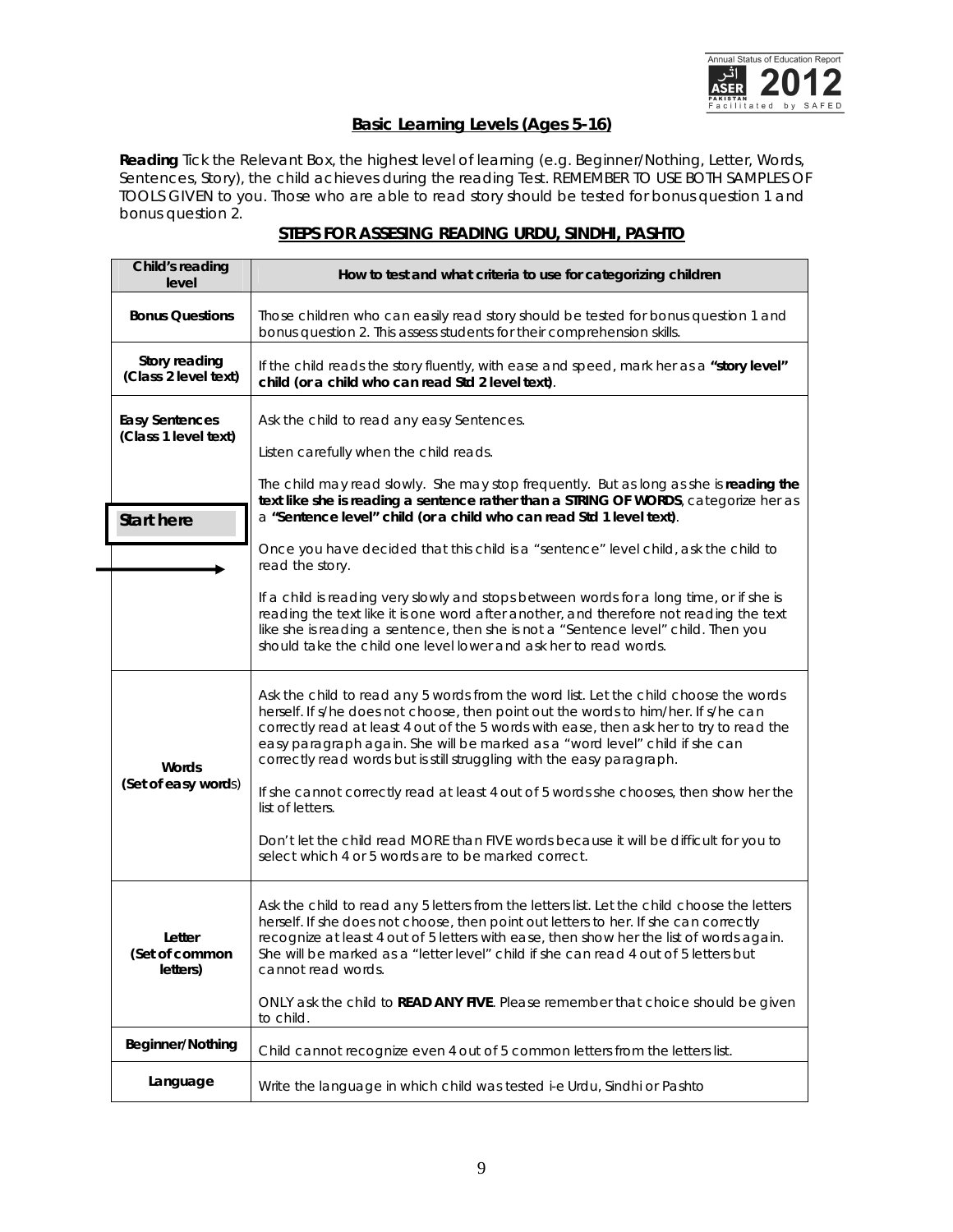

## **Basic Math/Arithmetic Levels**

Tick the Relevant Box, the highest level of learning/numeracy (e.g. Nothing, Number Recognition 1-9, Number Recognition 11-99, Subtraction, and Division), the child achieves during the arithmetic ability Test. REMEMBER TO USE BOTH SAMPLES OF TOOLS GIVEN to you. For Arithmetic Test Process see following Table

## *STEPS FOR ASSESSING BASIC MATHS*

| Child's Math<br>Level                                  | How to test and what criteria to use for categorizing children                                                                                                                                                                                                                                                                                                                                                                                                                                                                                                                                                                                                                                                                                                                                                                                                                                                                                                                                                                                                                                                                                                                                                                                                                            |  |
|--------------------------------------------------------|-------------------------------------------------------------------------------------------------------------------------------------------------------------------------------------------------------------------------------------------------------------------------------------------------------------------------------------------------------------------------------------------------------------------------------------------------------------------------------------------------------------------------------------------------------------------------------------------------------------------------------------------------------------------------------------------------------------------------------------------------------------------------------------------------------------------------------------------------------------------------------------------------------------------------------------------------------------------------------------------------------------------------------------------------------------------------------------------------------------------------------------------------------------------------------------------------------------------------------------------------------------------------------------------|--|
| <b>Bonus</b><br><b>Questions</b>                       | If he/she is able do Subtraction / Division correctly, Then Ask him/her to solve bonus<br>٠<br>Questions and mark accordingly.                                                                                                                                                                                                                                                                                                                                                                                                                                                                                                                                                                                                                                                                                                                                                                                                                                                                                                                                                                                                                                                                                                                                                            |  |
| Division: 3 digit<br>by 1 digit                        | Show the child the division problems. She can choose one to try. If not, then you can<br>٠<br>pick one. Ask her to tell you what the problem is and what she has to do.<br>Then write the problem on a piece of paper and ask her to solve it.<br>٠<br>Watch what she does<br>٠<br>If she is able to follow the right method and come to the right answer, then mark her<br>$\blacksquare$<br>as a "division child.<br>If she is unable to do one problem, give her another problem from the sheet.<br>٠<br>If she is unable to do either, mark her as a "subtraction child".<br>٠                                                                                                                                                                                                                                                                                                                                                                                                                                                                                                                                                                                                                                                                                                        |  |
| Subtraction: 2<br>digit borrowing<br><b>Start here</b> | Show the child the subtraction problems. She can choose one. If not, then you can<br>٠<br>pick one.<br>Show the child the number on the top row of any problem and ask what that is (e.g.<br>٠<br>56). If the child says 5 and 6, ask her again to say what the number is when the<br>numbers are together. Probe to see if she can recognize and identify 2 digit numbers.<br>Show her the number on the next line and do the same. Point to the minus sign and<br>ask "what do you have to do". It is not necessary that s/he should use the term MINUS<br>or SUBTRACT, consider it correct if she conveys the meaning in her local language<br>(e.g. nikalna hai is used for minus in Urdu)<br>Once you have established that the child knows the numbers and knows what to do,<br>٠<br>then write down the sum on a piece of paper yourself or ask the child to copy it on a<br>piece of paper and ask her to solve it. Watch while she solves it. See if she correctly<br>moves from the units column to the tens column and solves the problem.<br>Give her another similar problem from the sums on the page.<br>٠<br>If she correctly does both then show her the division problem.<br>٠<br>If she does not want to attempt the division problem or is unable to do it, then mark |  |
|                                                        | the child as a "subtraction" child.<br>If she cannot correctly do the subtraction problems then give her the number<br>٠<br>recognition task described below.                                                                                                                                                                                                                                                                                                                                                                                                                                                                                                                                                                                                                                                                                                                                                                                                                                                                                                                                                                                                                                                                                                                             |  |
| <b>Number</b><br>recognition: 11-<br>99                | Point one by one to at least 5 numbers. Child can also choose them.<br>٠<br>Ask her to identify the numbers.<br>٠<br>If she can correctly identify at least 4 out of 5 numbers, then mark her "Number<br>٠<br>Recognition. 11 - 99" child. If not then give her the number recognition 1 to 9 task.                                                                                                                                                                                                                                                                                                                                                                                                                                                                                                                                                                                                                                                                                                                                                                                                                                                                                                                                                                                       |  |
| Number<br>recognition:<br>1 to $9$                     | Point one by one to at least 5 numbers. Child can also choose them.<br>Ask her to identify the numbers.<br>٠<br>If she can correctly identify at least 4 out of 5 numbers then mark her "Number<br>٠<br>Recognition. 1 - 9" child.                                                                                                                                                                                                                                                                                                                                                                                                                                                                                                                                                                                                                                                                                                                                                                                                                                                                                                                                                                                                                                                        |  |
| <b>Beginner</b>                                        | Child cannot even recognize 4 out of 5 numbers from the 1 to 9 number recognition<br>٠<br>list.                                                                                                                                                                                                                                                                                                                                                                                                                                                                                                                                                                                                                                                                                                                                                                                                                                                                                                                                                                                                                                                                                                                                                                                           |  |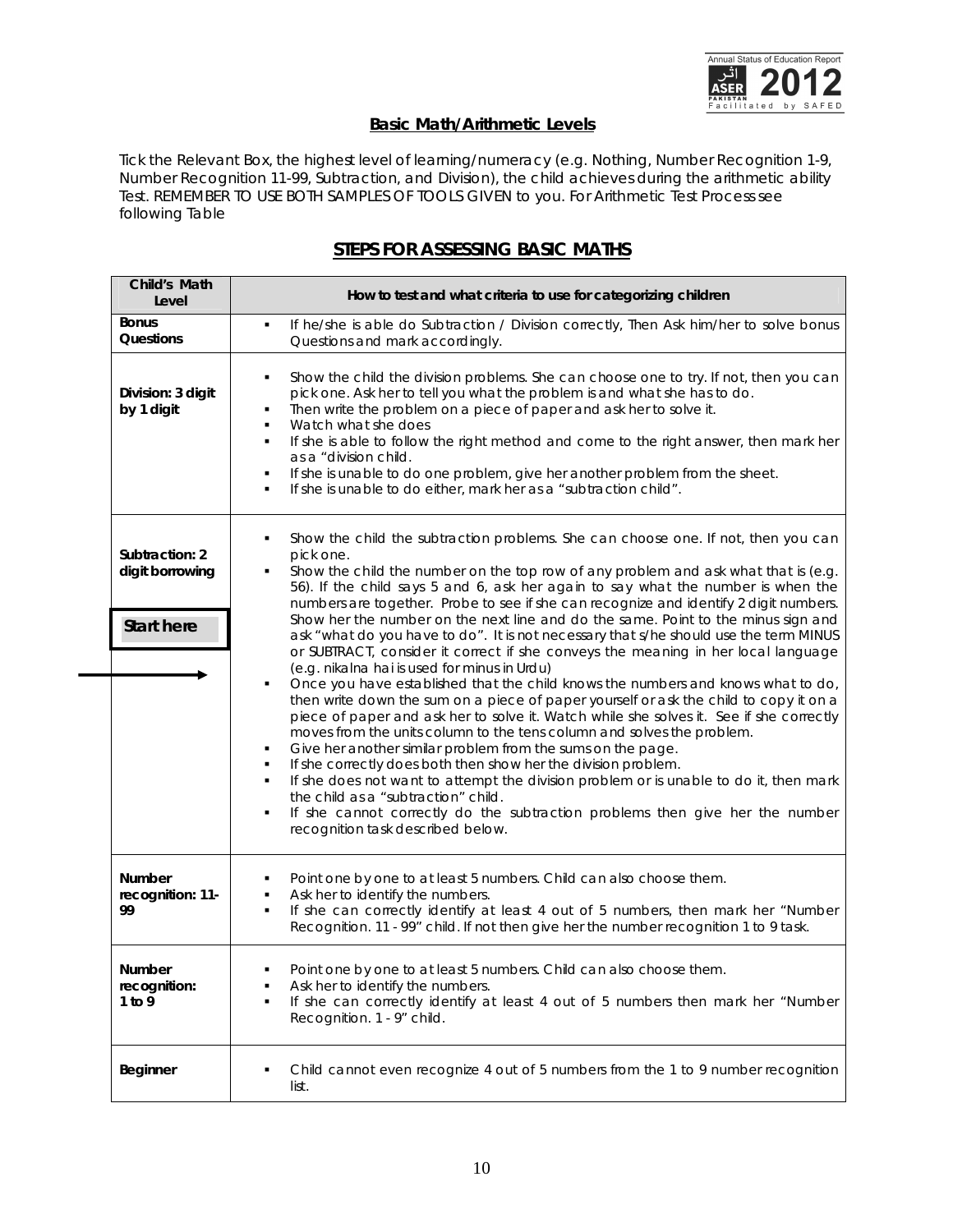

## **English Competency Assessment**

Tick the Relevant Box, the highest level of learning (e.g. Nothing, Capital Alphabets, Small Alphabets, Words, Sentences), the child achieves during the reading Test. REMEMBER TO USE BOTH SAMPLES OF TOOLS GIVEN to you. For Basic English Competency Assessment Test Process see following Table

## **STEPS FOR ASSESSING BASIC ENGLISH**

**READING:** Mark the highest reading level that the child is able to read comfortably. **MEANINGS:** For word meanings & sentence meanings, separately note child's ability to do each.

| <b>English level</b>                             | How to test and what criteria to use for categorizing children's ability in English                                                                                                                                                                                                                                                                                                                                                                                                                                                                                                                                                                                                                                                                                                                                                                           |
|--------------------------------------------------|---------------------------------------------------------------------------------------------------------------------------------------------------------------------------------------------------------------------------------------------------------------------------------------------------------------------------------------------------------------------------------------------------------------------------------------------------------------------------------------------------------------------------------------------------------------------------------------------------------------------------------------------------------------------------------------------------------------------------------------------------------------------------------------------------------------------------------------------------------------|
| Capital<br><b>Alphabets</b><br><b>Start here</b> | Ask the child to read any 5 capital alphabets from the letters list. Let the child choose<br>the letters herself. If the child cannot choose, then point to 5 randomly chosen<br>alphabets on the sheet. If she can correctly recognize at least 4 out of 5 letters with<br>ease, then show her the list of small alphabets.<br>If the child can read capital alphabets but is struggling with identifying small alphabets,<br>٠<br>then mark her as "capital letter" level child.<br>Child cannot recognize even 4 out of 5 capital alphabets from the letters list, then mark<br>٠<br>her as a "nothing" child.<br>Remember to ask ONLY five alphabets so you are able to assess correctly.<br>٠                                                                                                                                                            |
| <b>Small</b><br><b>Alphabets</b>                 | Ask the child to read any 5 small alphabets from the letters list. Let the child choose the<br>٠<br>letters herself. If the child cannot choose, then point to 5 randomly chosen alphabets on<br>the sheet. If she can correctly recognize at least 4 out of 5 letters with ease, then show<br>her the list of words.<br>If the child can read small alphabets but is struggling with reading words, then mark her<br>п<br>as "small letter" level child.<br>Remember to ask ONLY five alphabets so you are able to assess correctly<br>٠                                                                                                                                                                                                                                                                                                                     |
| Simple<br><b>Words</b>                           | <b>Reading words:</b><br>From the list of words ask the child to read any 5.<br>٠<br>If she can correctly read at least 4 out of the 5 words, then show the child the list of<br>٠<br>sentences.<br>If the child does not want to read the sentences, or is unable to do so, mark her as<br>٠<br>"Word" child.                                                                                                                                                                                                                                                                                                                                                                                                                                                                                                                                                |
| Easy<br><b>Sentences</b>                         | <b>Reading sentences:</b><br>Ask the child to read 4 sentences given. If the child can read at least 2 out of the 4<br>$\bullet$<br>sentences as a complete sentence (does not stop frequently or does not read the<br>sentence as a string of words), then mark her as "sentence" child.                                                                                                                                                                                                                                                                                                                                                                                                                                                                                                                                                                     |
| <b>Meaning of</b><br>words                       | Meaning of words: (after the child has been marked at "word" level)<br>For the same words the child has just read, ask her to tell you the meaning of the words<br>٠<br>in her local language.<br>Meaning of words can either be the literal meaning or can be an associated word. E.g.<br>٠<br>Instead of saying 'red' means 'laal' the child may point out to an object around her<br>that is red in color. Similarly, instead of saying that 'man' means 'aadmi' the child may<br>point to her father or to a man standing beside her. Similarly, for a word like 'cup', the<br>child says 'Piyali'. All these responses are acceptable.<br>If the child can correctly tell the meaning of at least 4 words, then mark her as "can say"<br>Ξ<br>if not, mark "cannot say".                                                                                 |
| <b>Meaning of</b><br>sentences                   | Meaning of sentences: (after the child has been marked at "sentence" level)<br>For the same sentences the child has just read; ask her to tell you the meaning of each<br>sentence in her local language.<br>The child should be able to at least tell the meaning of the main underlined words in the<br>sentence but do not point out these words to the child. E.g. for a sentence like 'what is<br>your name?' the child should at least say 'what' means 'kya' and 'name' means<br>'naam'. It is acceptable as long as the child is able to say the meaning of the main<br>words.<br>If the child can correctly tell the meaning of at least 2 sentences, then mark her as "can<br>п<br>say" else "cannot say".<br>If the child cannot say the meaning of the sentences then ask the child meaning of the<br>п<br>5 words she read and mark accordingly. |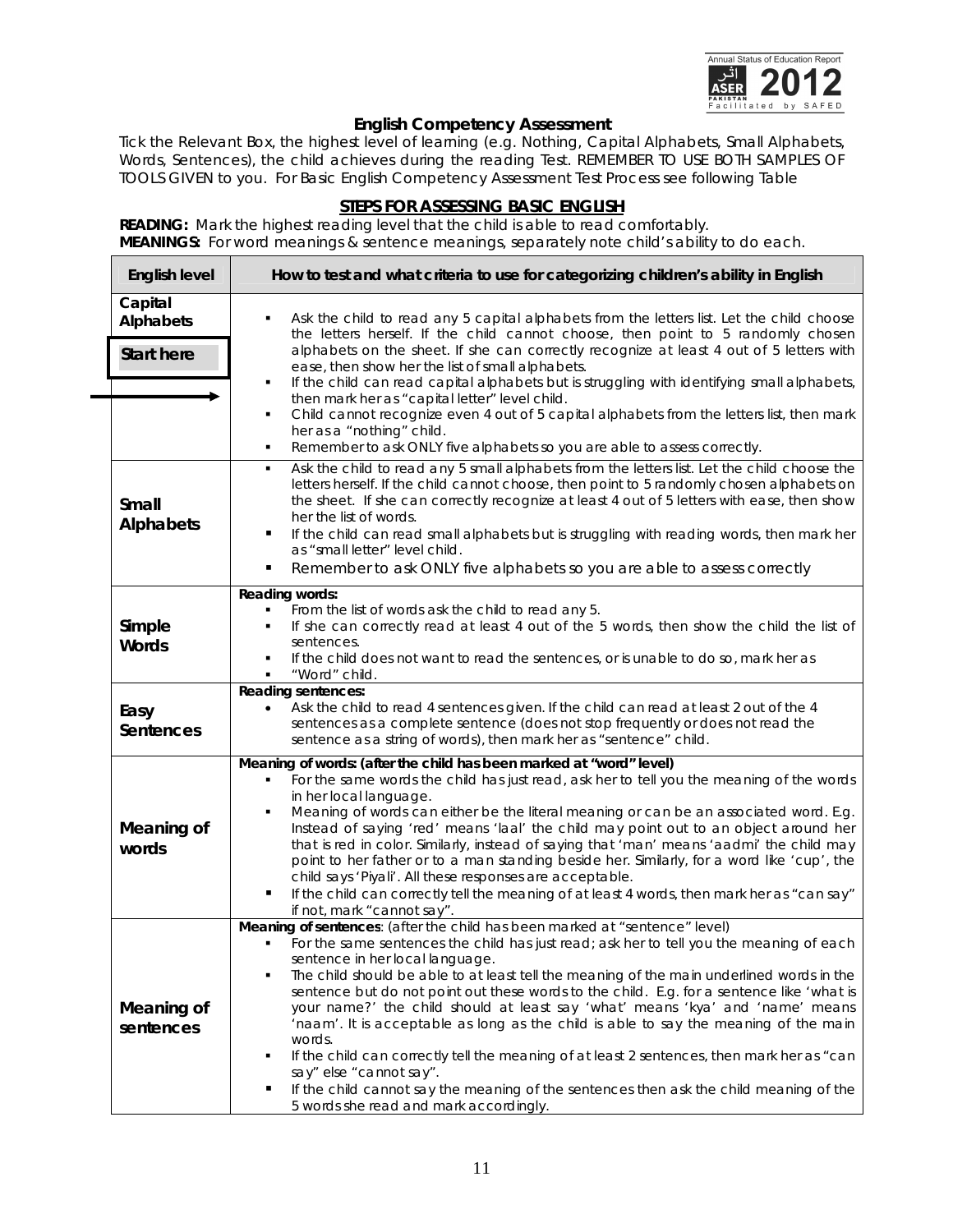

## **II) MOTHERS' EDUCATION LEVEL**

**Mothers Education Level:** In the section of the sheet on mothers, list the information about **ALL** mothers living in the household. Note down mother's name, age and number of children she has.

- **Tick the Respective box:** 
	- o **Gone to school:** Tick the relevant Box YES / No.
	- o **HIGHEST Class Completed**: Write down the highest Class she has **passed**. Do not write the class from which she left school but the class she has completed.

*Note: If the mother is present in the household then talk to her directly (if possible) to get information from her.*

## **III) CHILDS FATHER INFORMATION**

**Age:** Record mothers age and write I the respective box.

- **Tick the Respective box:**
	- o **Gone to school:** Tick the relevant Box YES / No.
	- o **HIGHEST Class Completed**: Write down the highest Class she has **passed**. Do not write the class from which she left school but the class she has completed.

## **IV) HOUSEHOLD INDICATORS**

All information on household indicators is to be recorded as much as possible based on observation and evidence. However, if for some reason you cannot observe it, note down what is reported by the household. Ensure that information is about assets owned by the household. This information is being collected in order to link education status of the child with household economic conditions.

Type of house the child lives in: Types of houses are defined as follows:

- **Kutcha House:** The walls and/or roof of which are made of material other than those mentioned here, such as un-burnt bricks, bamboos, mud, grass, reeds, thatch, loosely packed stones, etc**.**
- **Semi -Pucca house:** A house that has fixed walls made up of pucca material but roof is made up of the material other than those used for pucca house.
- **Pucca House:** A pucca house is one, which has walls and roof made of the following material. Wall material: Burnt bricks, stones (packed with lime or cement), cement concrete, timber, ekra etc. Roof Material: Tiles, GCI (Galvanised Corrugated Iron) sheets, asbestos cement sheet, RBC,(Reinforced Brick Concrete), RCC ( Reinforced Cement Concrete) and timber etc.

**House Ownership:** Mark yes or no regarding the ownership of the house

**Electricity in the household:** Mark yes or no by observing if the household has wires/electric meters and fittings or not.

**Toilets:** Mark yes or no by observing if there is a constructed toilet in the house.

**Mobile phone:** Mark yes if any of the house hold use the mobile phone. We are only *collecting information on functional mobile phones and not looking at PTCL telephone, landline or V-phones.*

**Television - TV**: Mark yes if household have a TV set otherwise mark No.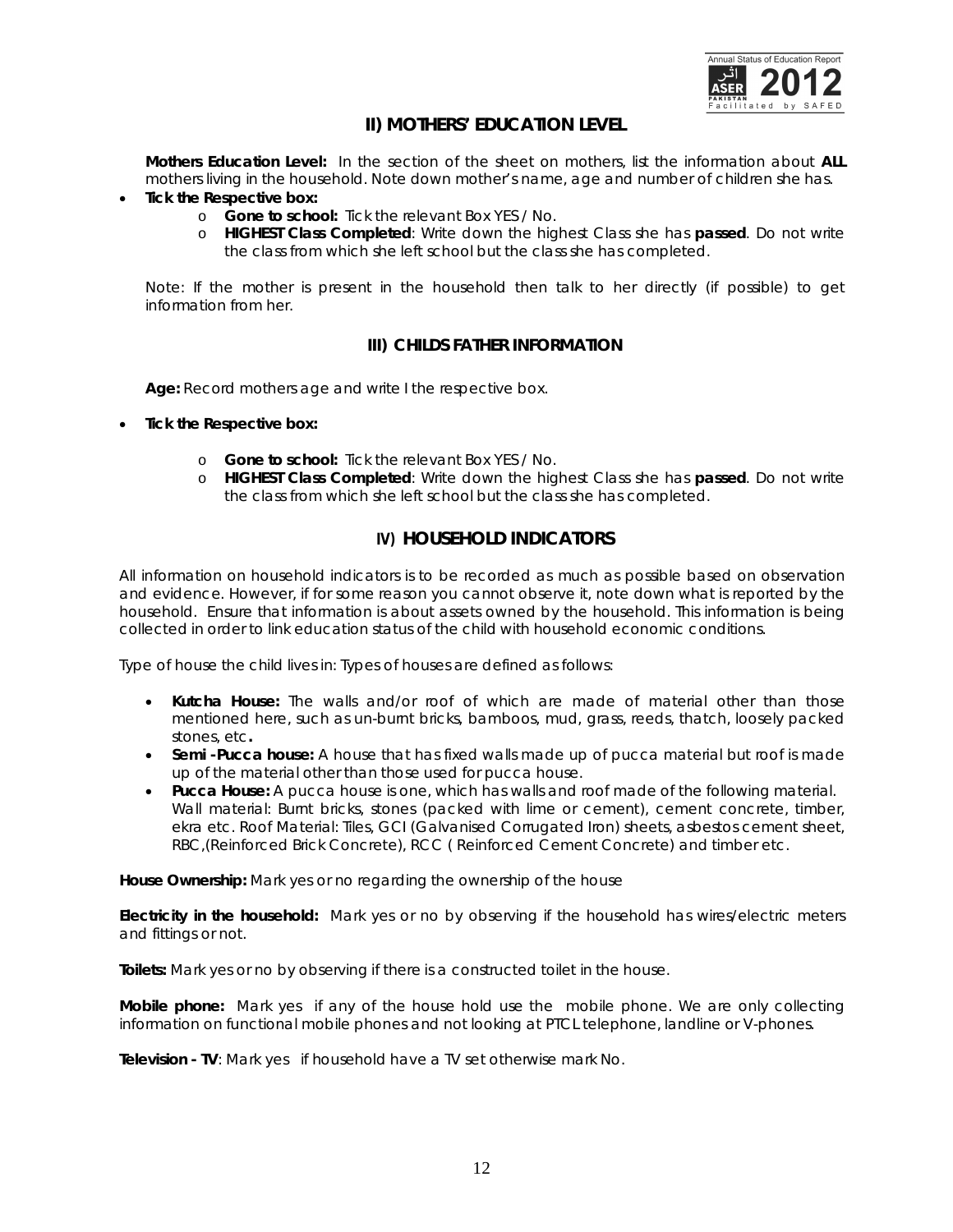

## **V) GENERAL INFORMATION**

**How Far is the Nearest School:** Ask the family head or other adults in the family about the distance, a child has to cover to reach school. You can ask approximate distance in kilometers and record it in the respective box.

**Language Spoken at Home by Members of the Family:** Ask mother, father or other correspondents about the language which is being spoken in the household. This can further be linked with the medium of instruction in the school and helps examining impact of mothers tongue on child's learning.

**Preferred Medium of Instruction in the School:** Ask the family what is their preferred medium of instruction in the school. For example ask them if they want their child to learn in school in Urdu, English or any other regional language and write the response in the respective box.

**Computer Usage:** Ask the family if anyone in the household knows how to use a computer and report your answer as yes or no. Remember this question does not ask for a computer present in the household.

**Note: BE POLITE, OFTEN LOTS OF PEOPLE GATHER AROUND AND WANT TO KNOW WHAT IS GOING ON. EXPLAIN WHAT YOU ARE DOING AND WHY. TELL THEM ABOUT ASER. REMEMBER TO THANK PEOPLE AFTER YOU HAVE FINISHED SURVEYING THE HOUSEHOLD**.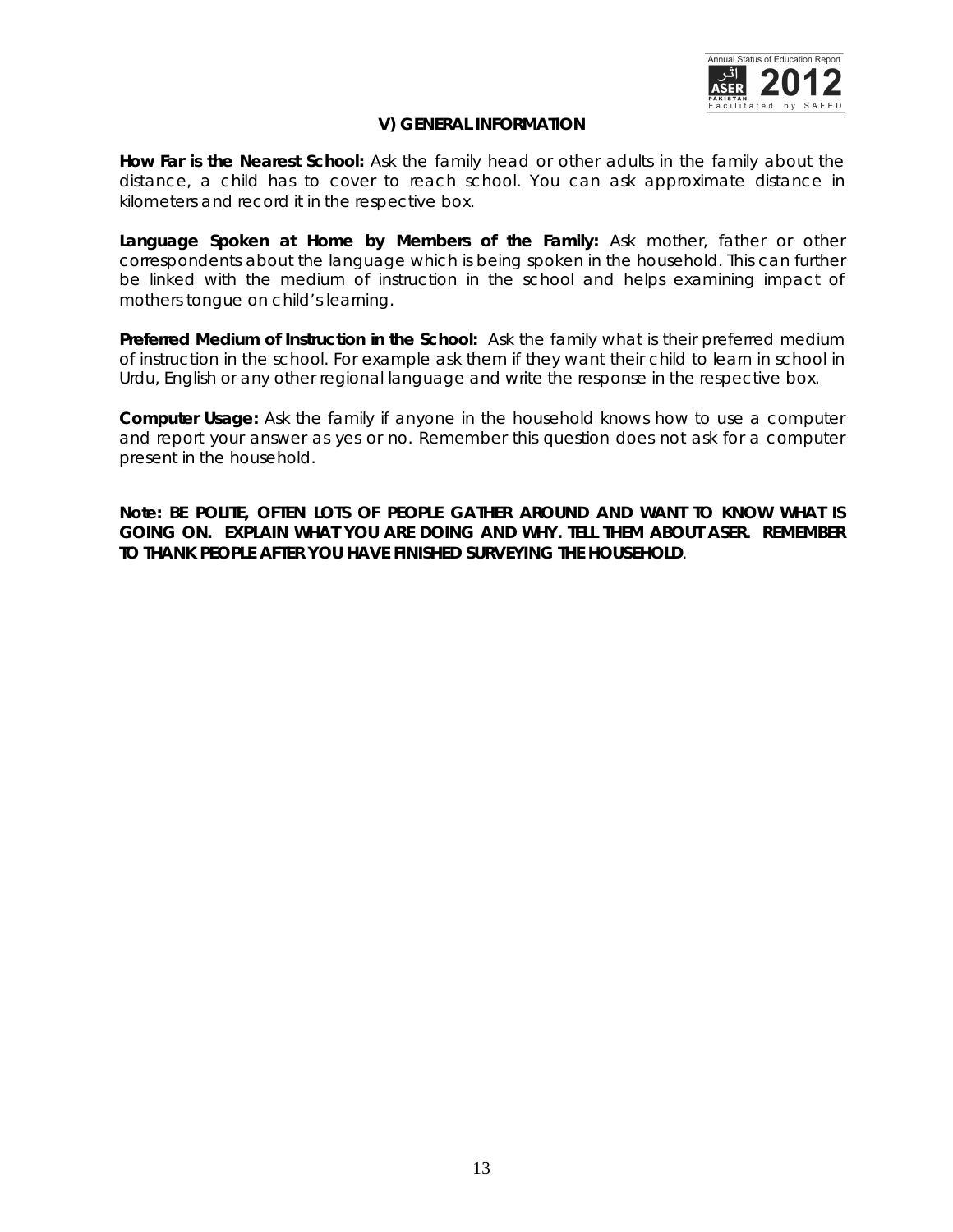

## **WHAT TO DO IN A SCHOOL**

#### **GENERAL INSTRUCTIONS**

- Take Permission from Head Masters /Mistress or Teacher of respective Class before Observing the Class.
- Visit any **government school** in the village with classes from Class 1 to 10 or High School. If there is no High school in the village, then go to middle school, in case middle school is not available go to primary school. In the top box of the Observation Sheet, tick according to the school type. If there is no government school in the village go to nearest **Government School** located in near by village.
- Meet the Head Master/head Mistress (if the Head Master/Mistress (HM) is absent, then meet the senior most teacher of the school) and Take Following Information.
- Record Name of the School, name of village, name of Tehsil/Taluka, District/Agency and the Province.
- Tick the respective box for type of school i-e High, Middle or Primary.
- Tick type of school f it is:
	- o Boys and Girls School
	- o Boys only School
	- o Girls only School
- Tick Medium of School
	- o English
	- o Urdu
	- o Pashto
	- o Sindhi
	- o Or any other Medium
- EMIS Code: write the EMIS code of the school
- Write Down School since (Establishment Year).
- Note the **Time of Entry** into the school and **Time of Exit** from School.
- Date of visit: write the date of survey
- Day of visit: write the day of survey
- Name of surveyors: write the names of both surveyors
- Any project started in the school. If yes who started the project? Government or Private sector? Tick the relevant box. *(Only for Government School Sheet)*
- School affiliation with any NGO like Punjab Education Foundation, Balochistan Education Foundation, Sindh Education Foundation, UNICEF, NCHD, etc ( write NGO Name) if yes then ask the name and year of affiliation.
- When at the school, ask the Head Master for the **Enrolment register** or any official document on the enrolment in that school.

### **WHAT TO DO in Government / Private School?**

#### **Children's Enrollment & Attendance** (Section 1)

- 1. ASK for the registers of all the Classes and fill in the **enrollment.** If there is more than one section for same class, randomly choose **any one** section.
- 2. Make sure the HM has introduced you to the teacher. If not, introduce yourself and ASER. Request for his/her permission to collect information on the classroom.
- 3. MOVE AROUND to the classes/areas where children are seated and take down their attendance **class-wise** by **counting** them YOURSELF. You may need to seek help from the teachers to distinguish children class-wise as they are normally found seated in mixed groups. In such a case, ask children from each standard to raise their hands.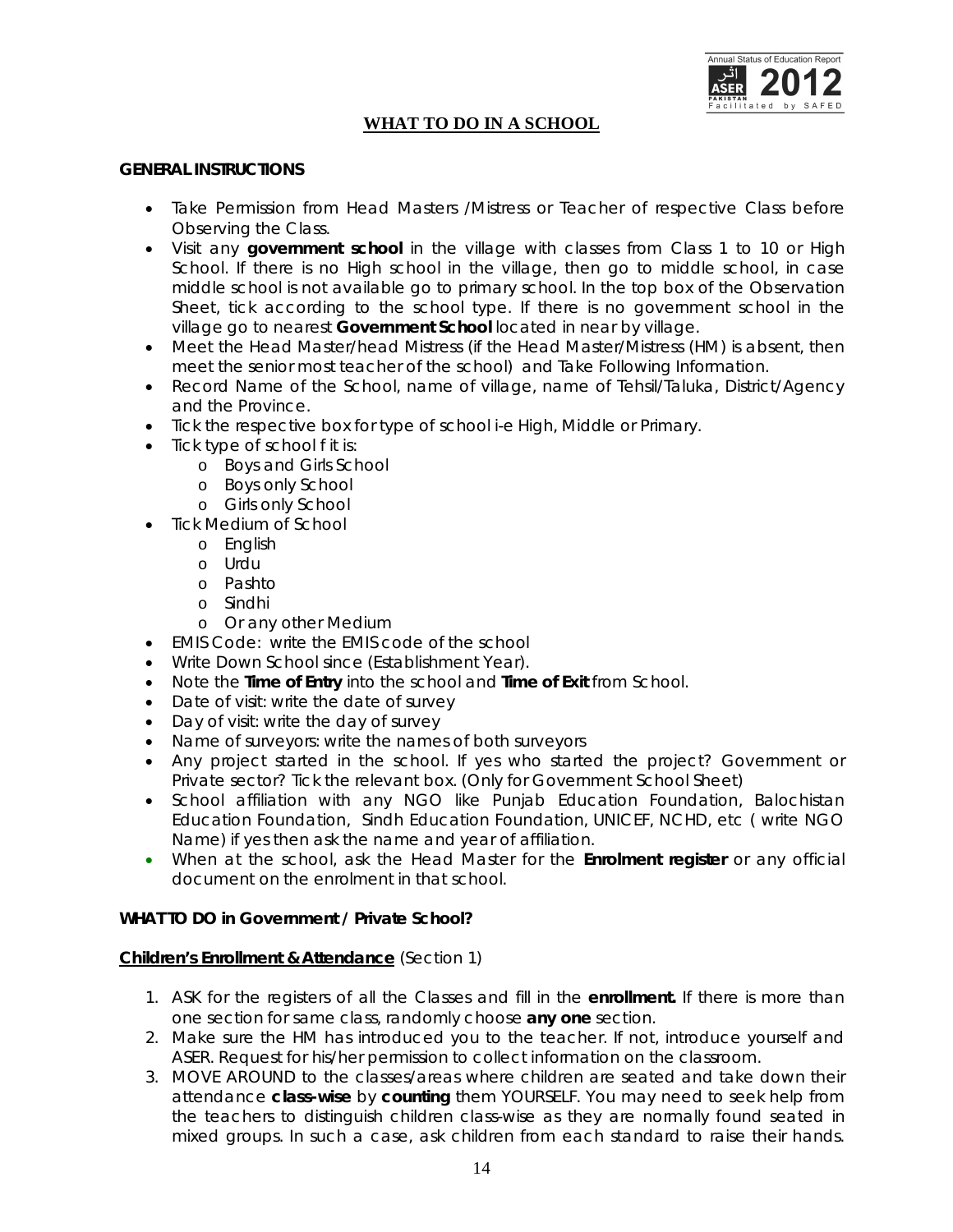

Count the number of raised hands and accordingly fill the same in the observation sheet, class-wise. Please note that you should **only** COUNT those children who are physically present in the class.

- 4. You can fill this information after you have collected all information from school records and registers. But make sure you do the head count of children enrolled in the school yourself also.
- 5. Ask head teacher School Fee, separately for each class and record in the relevant box.

## *Class Room Observations, Observe and Ask if required* (Section 2- Gov & Section III –Pvt)

- 1. This section is to be filled for Class 2 and Class 8 only (in case of primary school choose Class 5 instead of class 8. If there is more than one section for a class, then randomly choose any one. Write down the Class with whom these classes are sitting.
- 2. OBSERVE where the Class is sitting (room, verandah, outdoor) and fill accordingly.
- 3. Is there a Black Board in the class? Yes / NO
- 4. Check whether the Black board is useable or not? Write yourself on the Black Board.
- 5. OBSERVE if children have their textbooks at least of one subject, ask the children to show English textbook or that of Urdu to make a correct assessment.
- 6. Apart from the textbooks, OBSERVE if there is any other supplementary material (e.g. Books, Charts on the wall, Board Games, etc.) in the room. Mark accordingly for each class you observe.

## *General Comments and Observations* (Section 3 - Gov & Comments –Pvt)

Write any general comments / observations that you noted while observing the school. Use back side of sheet for more comments/observations

*Teachers -* (Section 4 - Gov & Section 2 –Pvt )

- 1. Request the Head Teacher to provide you information on teachers in the school. Collect and note down the information on:
	- a. Number of Sanctioned Teaching Posts *( Only for Government school)*
	- b. Teachers appointed
	- c. Regular/Government teachers does not include the Head Master
	- d. Contract/Para teachers: If the school has para-teachers or teachers appointed by the School Management Committee (SMC), mark that separately.
	- e. Number of Teachers present on the day of the survey
	- f. Number of Teachers living in this village, if applicable.
	- g. Also ask each category of teachers (Head Teacher, regular teachers, parateachers) whether they reside in the village or a neighbouring village. Count the number of teachers residing in the same visited village/neighbouring villages and write this number in the observation sheet.

#### *No of Qualified Teaching Staff* (Section 5 - Gov & Pvt )

Qualifications of teachers should be incorporated separately in the form of their

- o Educational Levels i-e Matric, FA/F.Sc, BA, B.Sc, MA/M.Sc, M.Phil or any other. Count teachers for their respective educational levels and mention the count in the respective boxes.
- o Professional Qualification i-e CT, PTC, B.Ed, M.Ed etc. Count teachers for their respective professional qualifications and mention the count in the respective boxes.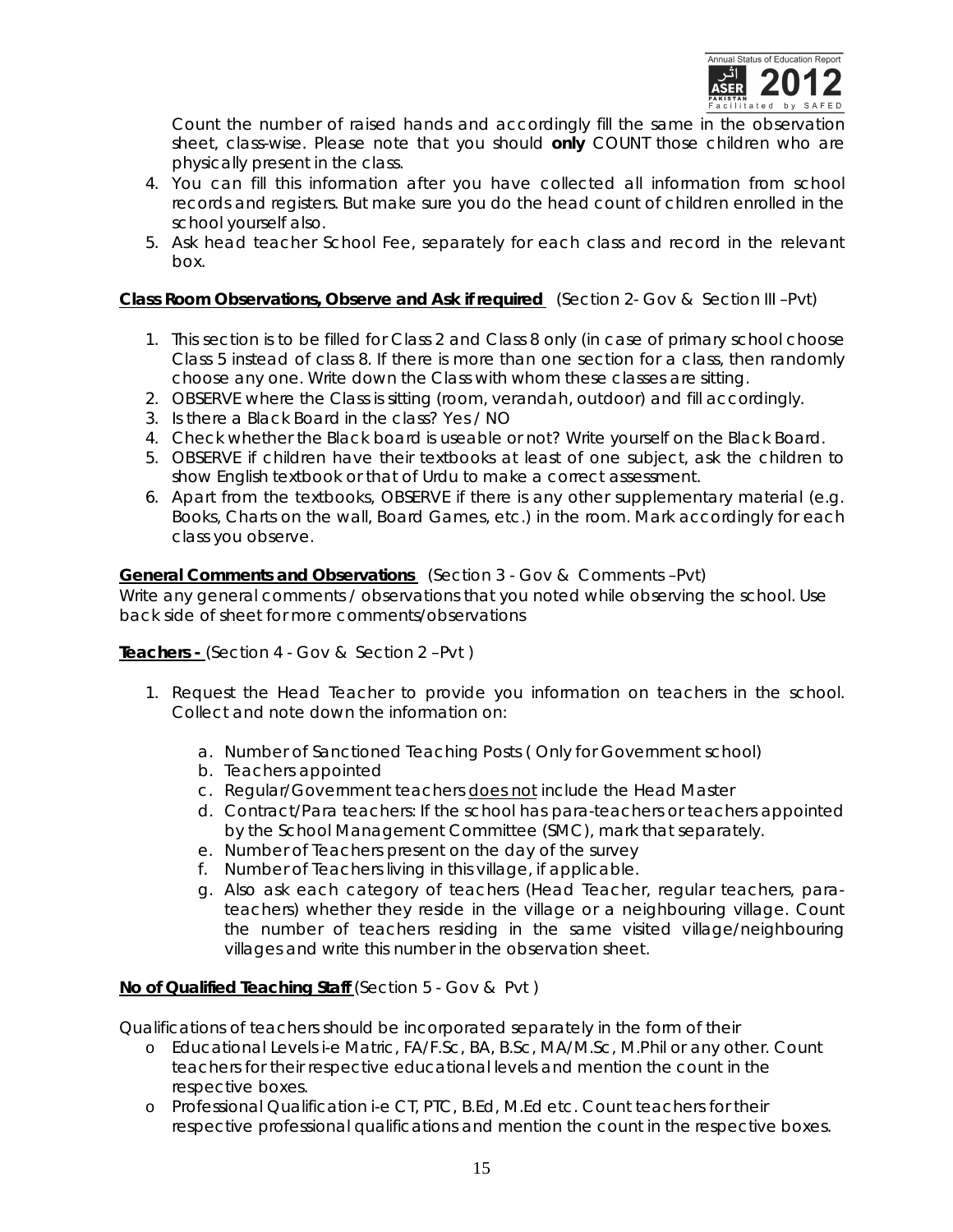

*No of Teachers who Got training in the Last Year (Jul 2011-June2012)* (Section 6 - Gov )

This requires you to enlist number of teachers who got any training in the previous year, see the date mentioned above to count what is meant by one year. If yes determine the time period for the training e.g 15 days, 30 days or more than 30 days.

*Facilities in the School* (Section 7 - Gov & Section 6 - Pvt )

Count yourself and Write down

- Total Numbers of rooms in The School.
- Number of rooms used for Classes

Tick the Relevant

- Drinking facility available and being used by children
- Is there school boundary wall/ fence?
- Toilet available and being used by children. You need to check the functionality and also observe if children are going to toilet present in the school. Or are they using staff toilet or one available in the mosque for example. Ask children.
- Does the school have library books?
- Could you see the library books?
- Is there any playground?
- Is there any special Teacher (PIT) for games/playtime?
- Is there a science Laboratory available in the School.
- Is there a computer lab.
- Does the school have internet?
- Note the **time of exit** from the school.

## **Page No 2 (Only for Government School Sheet)**

- Record Name of the School, name of village, name of Tehsil/Taluka, District/Agency and the Province.
- Record Name of Head Teacher/Principle, School phone number and Head Teacher/Principle mobile number
- $\bullet$
- The Head Master should be requested to provide information for this section. In the absence of the Head Master, ask Senior Most teacher OR the person who is in charge of the school to provide information for this section.

## *SMC/SC/PTA Information* (Section 8 - Gov )

- Is SMC/SC/PTA active? Yes, No
- Write total number of members
- Write number of active members
- Write amount in bank

## *School Fund Information* (Section 10 - Gov )

- 1. For this section, note down information for July 2011 to June 2012.
- 2. Get funds information for **SMC/SC/PTA FUNDS, FAROGE TALEEM FUND, TUCK SHOP FUND, CYCLE STAND FUND,** and Write down the name of other source of funds**.**
- 3.
- 4. Ask if the school got a Fund. If yes, then note down the amount and when this **fund** was received, write down the **Month and year** in which fund was received. If the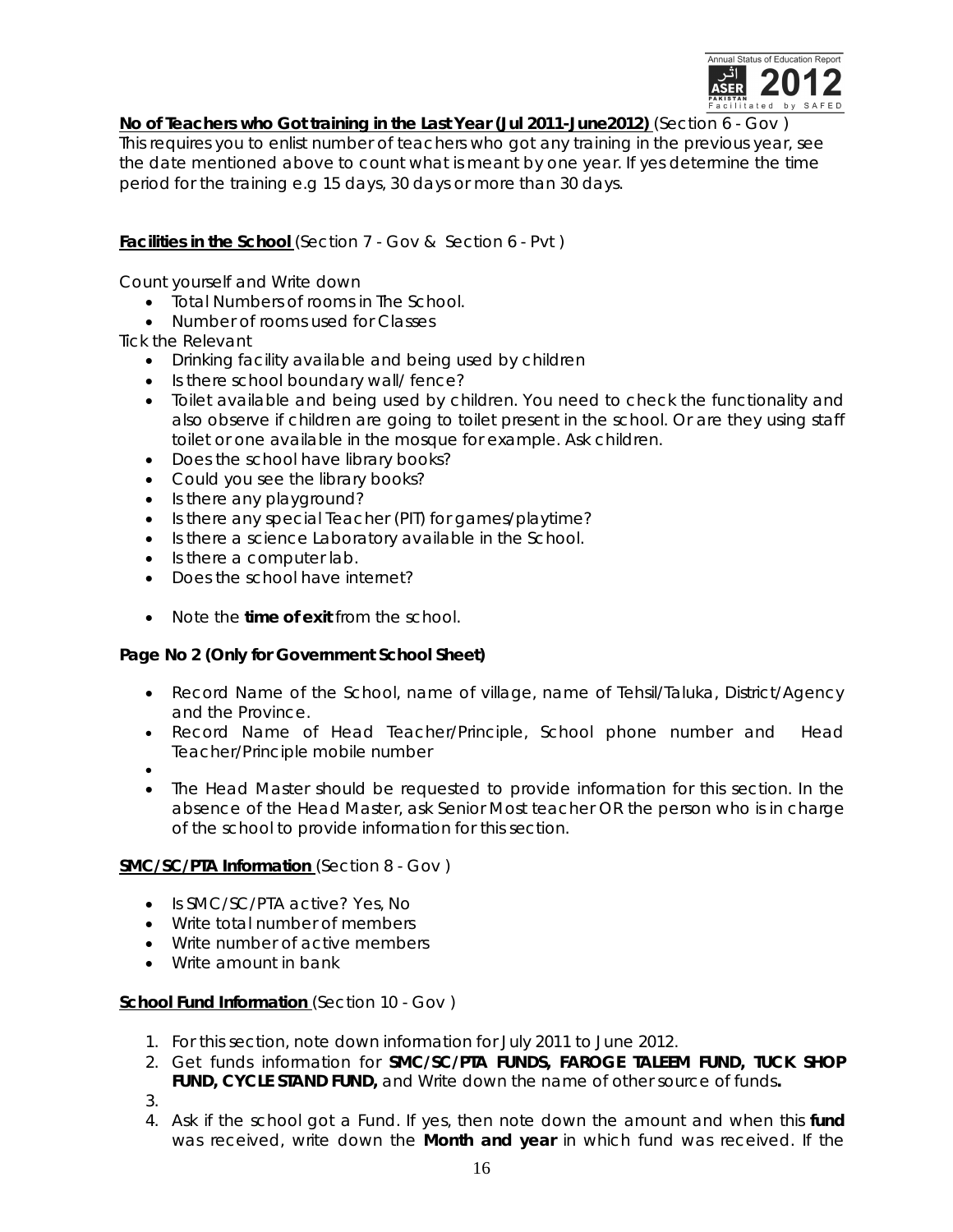

person answering this section says that he/she is going to receive the **Fund** in the **future**, then mark "no".

- 5. If the fund was received ask if the school has spent the entire fund? Yes, No, Do not know.
- 6. There are instructions under this section asking where the school fund was spent? Mark which is relevant.
- 7. Ask the person answering this section about the Fund in a way that the person does not feel threatened or uncomfortable. If the person refuses to answer or is hesitant to answer this section, then do not force the person and move on to the next section. The remaining questions of this section should be left BLANK.

#### *School Fund Information* (Section 11 - Gov)

This section is similar to section 10 other than the date by which you are required to record the information for school fund. Record the information for school fund from July 2012 to date of survey.

#### *Only of Private School Sheet*

#### **School Fund Information** (Section 4 - Pvt)

- 1. For this section, note down information for July 2011 to June 2012 and July 2012 to date.
- 2. Write down the name of person who provide the infoamtion
- 3. If the school get any funds from Government/ Provate Individual/NGO, mark yes.
- 4. if the school got a Fund, then note down the amount and when this **fund** was received, write down the **Month and year** in which fund was received. If the person answering this section says that he/she is going to receive the **Fund** in the **future**, then mark "no". Also write the name of the Department/Organization,
- 5. Ask the person answering this section about the Fund in a way that the person does not feel threatened or uncomfortable. If the person refuses to answer or is hesitant to answer this section, then do not force the person and move on to the next section. The remaining questions of this section should be left BLANK.